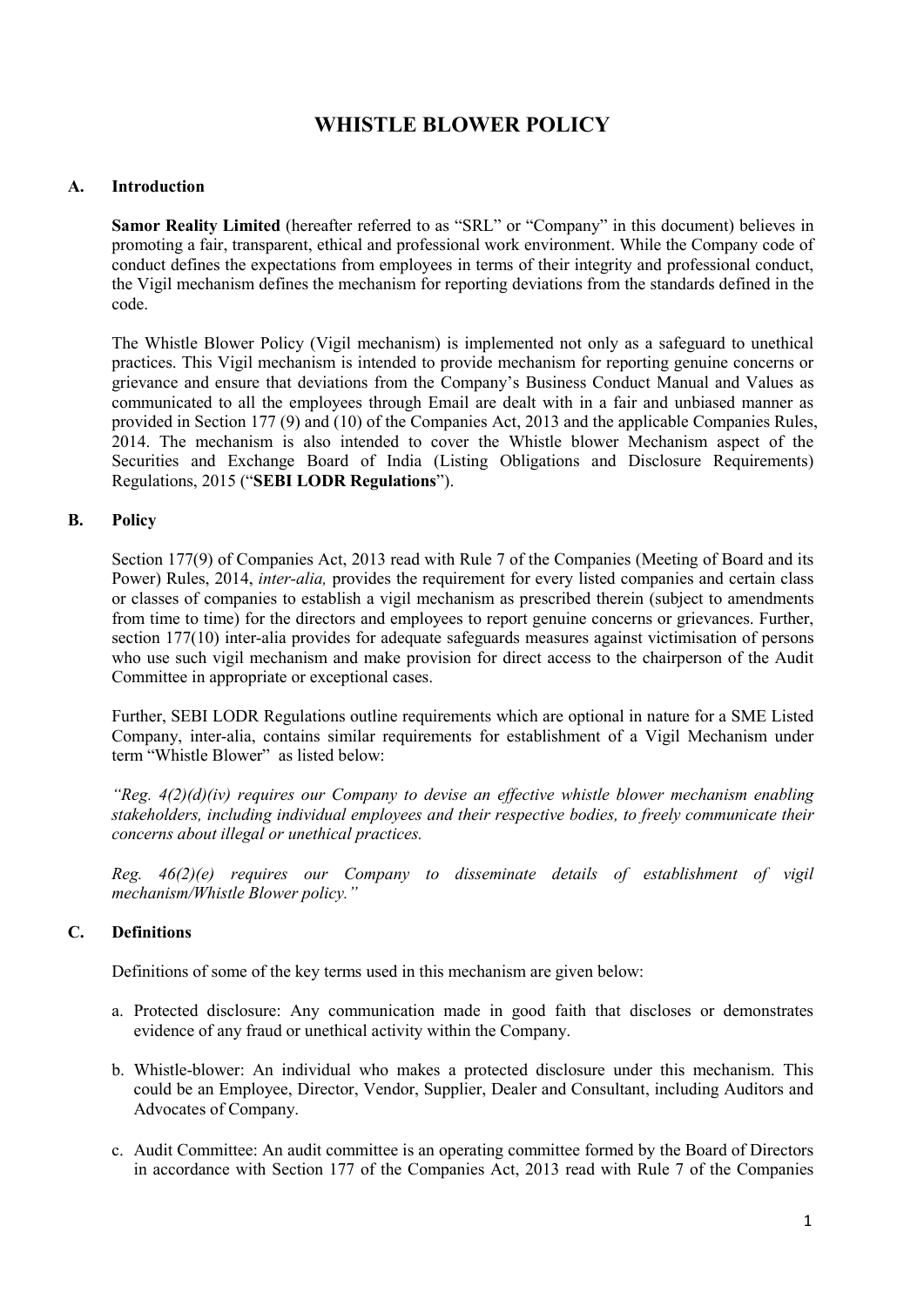(Meeting of Board and its Power) Rules, 2014 and charged with oversight of financial reporting and disclosure.

- d. Board of Directors: A body of elected or appointed members who jointly oversee the activities of the Company.
- e. Code of Conduct: A set of rule outlining the responsibilities of or proper practices for an individual, party or organization. In this case, it refers to Company's Code of Conduct for Employees and Company's Code of Conduct for Senior Management and Directors.
- f. Ethics Committee: Selected employees or Directors of the Company who are authorized to receive whistle-blower complaints internally or through a third party helpline.
- g. Investigators: Selected employees or third parties charged with conducting investigations to ascertain the creditability of such whistle-blower complaints.
- h. Subject: means a person against whom, or in relation to whom a Protected Disclosure is made.

#### **D. Guiding principles of the Vigil mechanism**

To ensure effective implementation of Vigil mechanism, the Company shall:

- a. Ensure protection of the whistle-blower against victimization for the disclosures made by him/her.
- b. Ensure complete confidentiality of the whistle-blower identity and the information provided by him/her.
- c. Ensure that the protected disclosure is acted upon within specified timeframes and no evidence is concealed or destroyed.
- d. Ensure that the investigation is conducted honestly, neutrally and in an unbiased manner.
- e. Ensure whistle-blower would not get involved in conducting any investigative activities other than as instructed or requested by Ethics Committee or Chairman of the Audit Committee.
- f. Ensure the subject or other involved persons in relation with the protected disclosure be given an opportunity to be heard.
- g. Ensure disciplinary actions are taken against anyone who conceals or destroys evidences related to protected disclosures made under this mechanism.

# **E. Protection for whistle-blower**

- a. A whistle-blower would be given the option to keep his/ her identity anonymous while reporting an incident on Ethics Helpline. The Company will make no attempt to discover the identity of an anonymous whistle-blower. If the whistle-blower's identity becomes known during the course of the investigation, Company will ensure that the identity of the whistle-blower will be kept anonymous and confidential to the extent possible, unless required by law or in legal proceedings.
- b. A whistle-blower reporting issues related to sexual harassment, child labour, discrimination, violation of human rights would necessarily need to disclose their identity to enable effective investigation.
- c. Any other employee serving as witness or assisting in the said investigation would also be protected to the same extent as the whistle-blower.
- d. The Audit Committee and the Ethics Committee would safeguard the whistle-blower from any adverse action. This includes discrimination, victimization, retaliation, demotion or adoption of any unfair employment practices.
- e. Protection under this Vigil mechanism would not mean protection from disciplinary action arising out of false allegations made by a whistle-blower.
- f. A whistle-blower may not be granted protection under this Vigil mechanism if he/she is subject of a separate complaint or allegations related to any misconduct.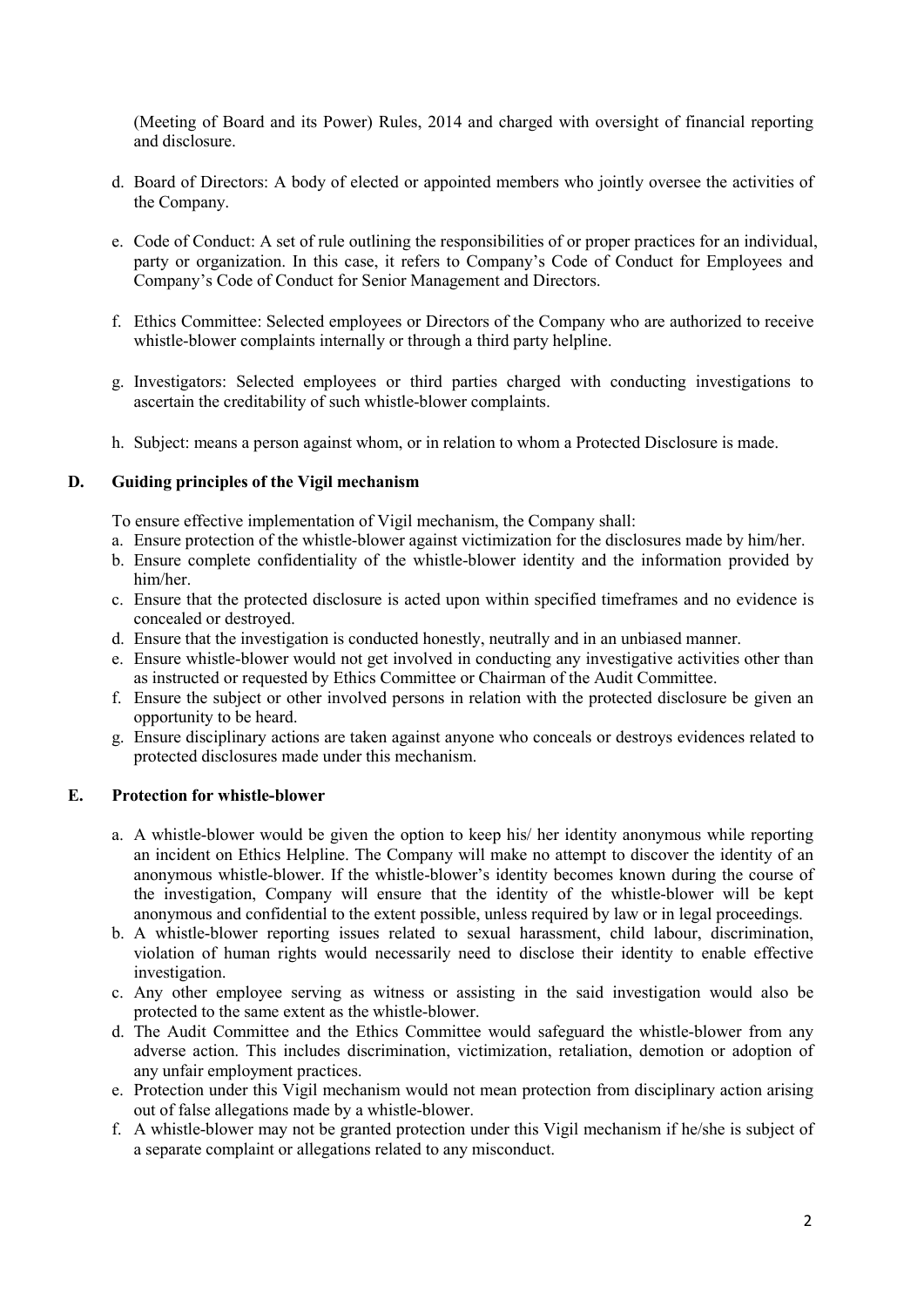g. If a complainant believes that she or he have been treated adversely as a consequence of their use of the Vigil mechanism can approach the Managing Director of Company in confidence. The contact information of Managing Director of Company is provided in Appendix A to this document.

### **F. Coverage of the Vigil mechanism**

All employees, directors, vendors, suppliers, dealers and consultants, including auditors and advocates who are associated with Company can raise concerns regarding malpractices and events which may negatively impact the Company.

- a. Inaccuracy in maintaining the Company's books of account and financial records;
- b. Financial misappropriation, fraud and suspected fraud;
- c. Procurement fraud;
- d. Conflict of interest;
- e. False expense reimbursements;
- f. Misuse of company assets & resources;
- g. Inappropriate sharing of company sensitive information;
- h. Corruption & bribery;
- i. Ethical practices;
- j. Insider trading;
- k. Unfair trade practices & anti-competitive behaviour;
- l. Non-adherence to safety guidelines;
- m. Sexual harassment;
- n. Child labour;
- o. Discrimination in any form;
- p. Violation of human rights;
- q. Retaliation.

#### **G. Reporting mechanism**

The whistle-blowers are expected to speak up and bring forward the concerns or complaints about issues listed under Section F "Coverage of the Vigil mechanism". The Ethics Helpline is established for this purpose and the reporting channels which can be made available to the whistle-blower.

The reporting channels are managed by an independent third party. Complainants will be provided a reference number for their complaint that can be used to provide any additional information or seek feedback or updates on actions taken by the Company.

The Ethics Helpline will prepare the report based on the information provided by the whistle-blower and will share the incident report with the Ethics Committee in next  $2 \text{ (two)}$  business days. In case, any member of the Ethics Committee is the subject of the complaint or have perceived conflict of interest, the incident report would be sent to the remaining members of the Ethics Committee.

Any member of the Ethics Committee, or any Board Committee formed to investigate any complaint who may have a perceived conflict will recuse themselves from further discussions or meetings on the subject.

Complainants may also directly report concerns to any of the Ethics Committee members as stated under this Policy.

Directors may report their concerns or complaints to Audit Committee directly. In addition, under exceptional circumstances where a complainant wants to complain directly to the Managing Director or Chairman of the Audit Committee. For any complaints made to the Managing Director or Chairman of Audit Committee directly, it is mandatory for the complainant to disclose their identity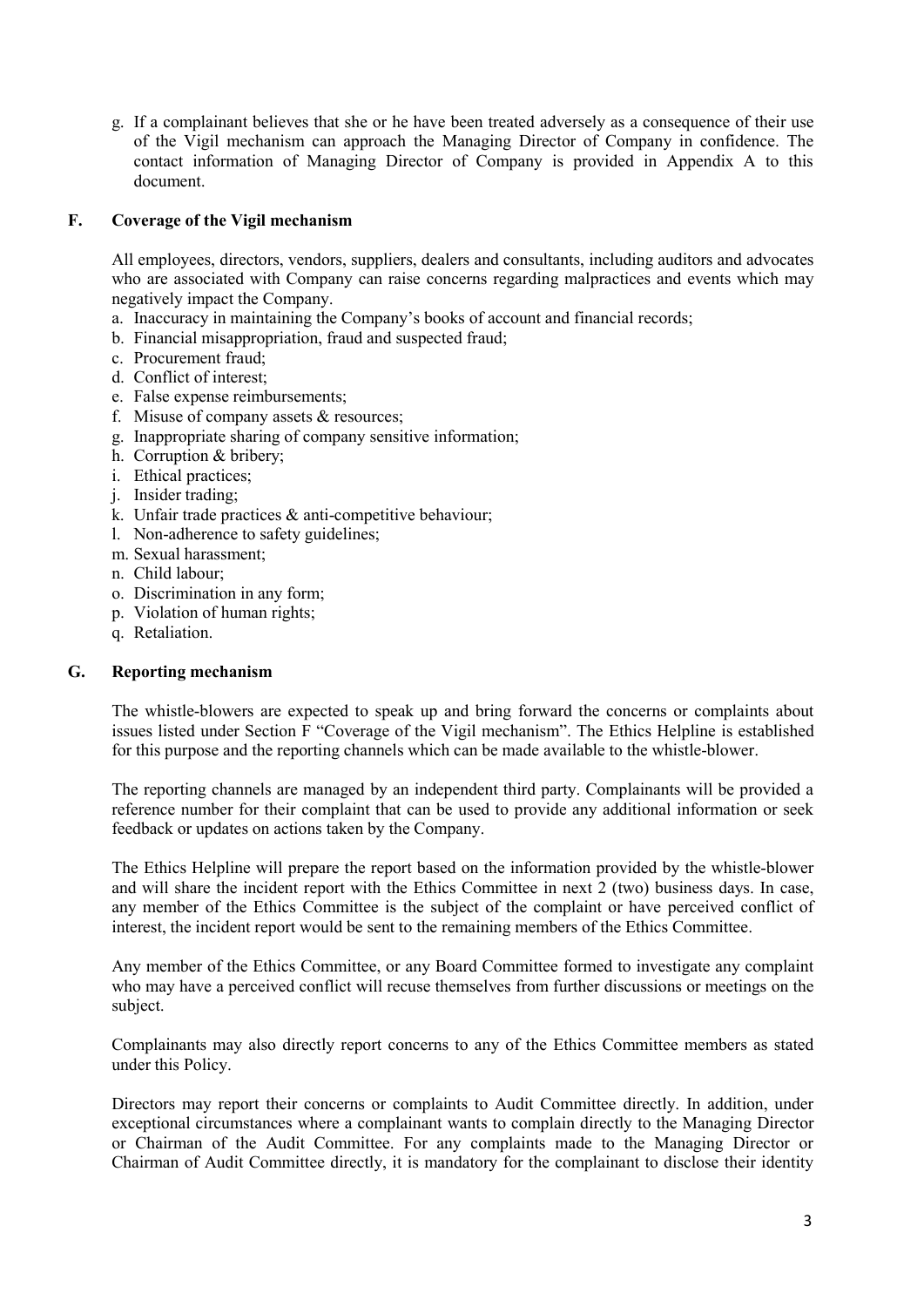and provide their contact information. The Managing Director or Chairman of the Audit Committee may choose to discuss the matter with the complainant prior to initiating any review or investigation.

#### **H. Ethics committee**

- a. Company has established an Ethics committee for managing the Vigil mechanism.
- b. Ethics committee would be responsible to act on the incident reports received from the Ethics Helpline in unbiased manner.
- c. Ethics Committee shall take necessary actions to maintain confidentiality within the organization on issues reported.
- d. Ethics Committee will identify the resources who would conduct the investigation, based on the nature of the issue reported.
- e. Ethics Committee would be responsible for recommending disciplinary or corrective action to the relevant board committee against the subject if investigation proves to be in favor of the allegations raised by the whistle-blower.

#### **I. Investigation**

- a. The investigation would be carried out to determine the authenticity of the allegations and for factfinding process.
- b. The investigation team should not consist of any member with possible involvement in the said allegation.
- c. During the course of the investigation:
	- (i) Ethics Committee will be given authority to take decisions related to the investigation.
	- (ii)Any required information related to the scope of the allegation would be made available to the investigators.
- d. The findings of the investigation should be submitted to the Ethics committee by the investigator with all the supporting documents.

# **J. Role of investigator**

- a. A structured approach should be followed to ascertain the creditability of the charge.
- b. Ensure the confidentiality and secrecy of the issue reported and subject is maintained.
- c. Provide timely update to the Ethics Committee on the progress of the investigation.
- d. Ensure investigation is carried out in independent and unbiased manner.
- e. Document the entire approach of the investigation.
- f. Investigation Report including the approach of investigation should be submitted to the Ethics Committee with all the documents in support of the observations.

#### **K. Maintaining secrecy and confidentiality**

Company expects individuals involved in the review or investigation to maintain complete confidentiality. Disciplinary action may be initiated against anyone found not complying with the below:

- a. Maintain complete confidentiality and secrecy of the matter.
- b. The matter should not be discussed in social gatherings or with individuals who are not involved in the review or investigation of the matter.
- c. The matter should only be discussed only to the extent or with the persons required for the purpose of completing the investigation.
- d. Ensure confidentiality of documents reviewed during the investigation should be maintained.
- e. Ensure secrecy of the whistle-blower, subject, protected disclosure, investigation team and witnesses assisting in the investigation should be maintained.